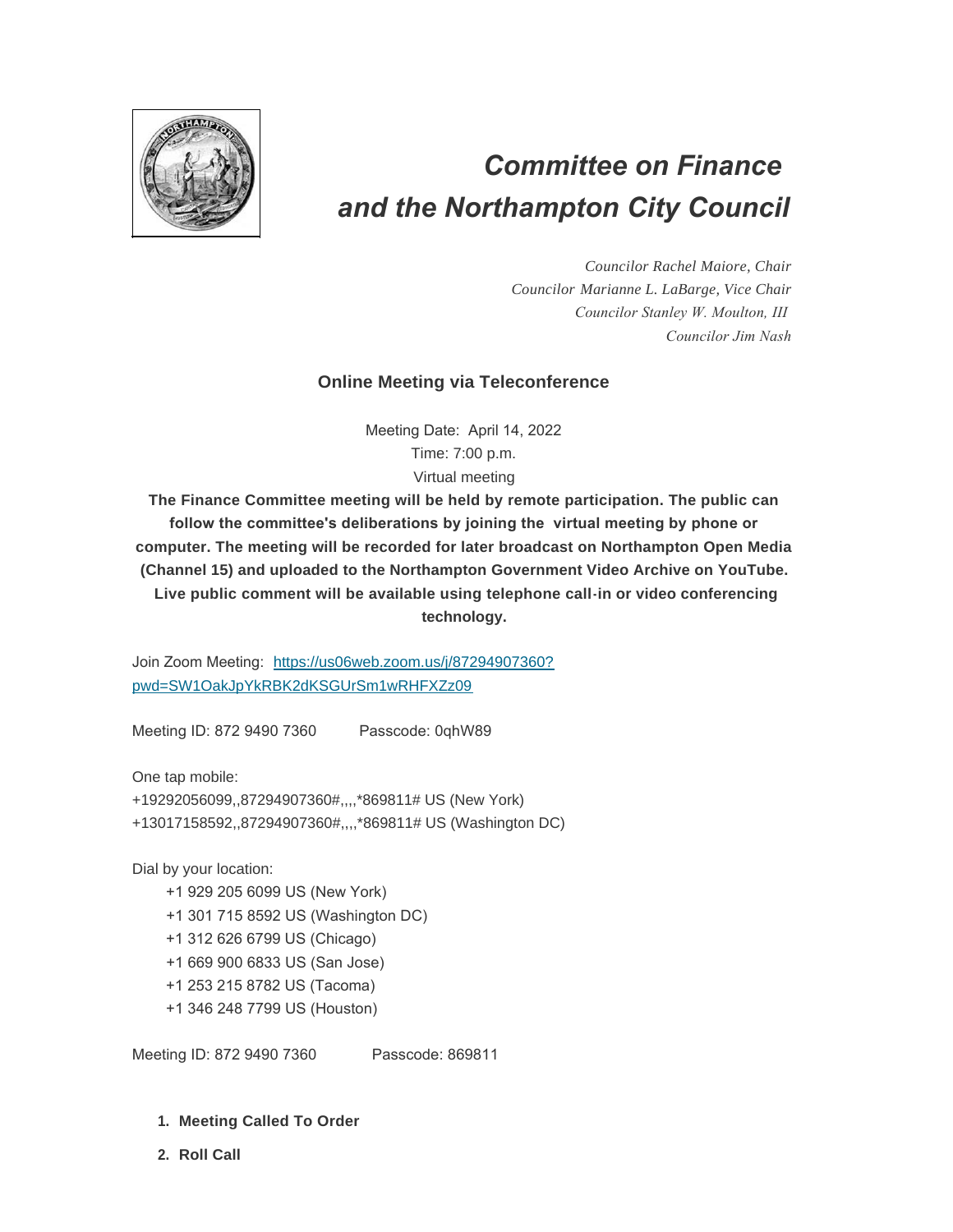- **Approval Of Minutes From The Previous Meeting 3.**
- **4.** 7:15 P.M. Public Hearing To Consider Altering The Lay Out Of Portions Of Parsons **St, Union St, Pomeroy Ter, Hawley St, & Holyoke St** [view public hearing notification](https://northamptonma.gov/AgendaCenter/ViewFile/Agenda/_04142022-6375)
- **Financial Orders 5.**
	- **22.066 An Order Authorizing Acquisition Of Easements For Alteration Of A. Public Ways For MA Safe Routes To School Program Process note:** The Planning Board positively recommended alteration

of the portions of roadway as proposed at its regular meeting on March 24, 2022. If the council determines that "common convenience and necessity" would be served by the laying out of the way, the council must make the necessary takings to acquire the easements needed for the way.

At the 3/31/2022 the City Council approved to refer this order to the Committee on Finance.

Documents:

[22.066 an order authorizing acquisition of easements for alteration of](https://northamptonma.gov/AgendaCenter/ViewFile/Item/18961?fileID=165398)  public ways for ma safe routes to school program.pdf [22.066 order of taking of ma safe routes to school easements.pdf](https://northamptonma.gov/AgendaCenter/ViewFile/Item/18961?fileID=165400) [22.066 ma srts street alteration and easement plans.pdf](https://northamptonma.gov/AgendaCenter/ViewFile/Item/18961?fileID=165399)

### **22.067 An Order To Alter The Layout Of Portions Of Certain Streets - B. Parsons Street, Union Street, Pomeroy Terrace, Hawley Street And Holyoke Street**

**Process note:** The process for the laying out, alteration, relocation and discontinuance of public ways is spelled out in [M.G.L. Chapter 82,](https://malegislature.gov/Laws/GeneralLaws/PartI/TitleXIV/Chapter82)  Section 1. The city solicitor has described the [procedure](https://northamptonma.gov/DocumentCenter/View/19543/18021-Seewald-Memo-re-Layout-of-Public-Ways) the City Council is to follow based on the steps set forth in this statute.

At the 3/31/2022 the City Council approved to refer this order to the Committee on Finance.

Documents:

[22.067 an order to alter the layout of portions of certain streets](https://northamptonma.gov/AgendaCenter/ViewFile/Item/18962?fileID=165401)  parsons, union, pomeroy, hawley and holyoke streets.pdf [18.021 seewald memo re layout of public ways.pdf](https://northamptonma.gov/AgendaCenter/ViewFile/Item/18962?fileID=165402)

#### **22.071 An Order To Approve \$50,000 From Short Term Rental Impact C. Fees To Affordable Housing**

At the 3/31/2022 the City Council approved to refer this order to the Committee on Finance.

Documents: